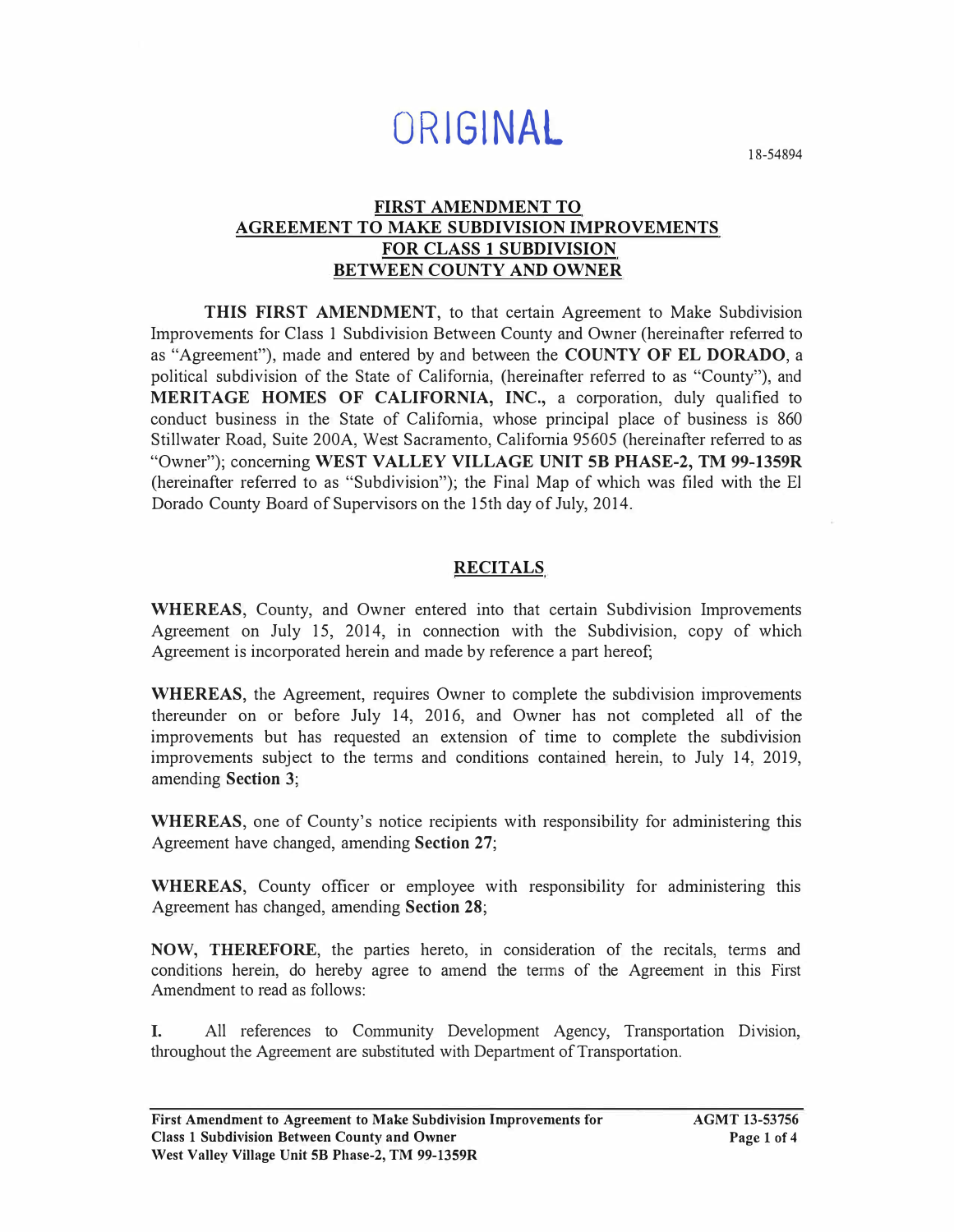#### II. **Section 3 is amended to read as follows:**

3. Complete the Subdivision improvements contemplated under this Agreement on or before July 14, 2019.

#### III. **Section 27 is hereby amended to read as follows:**

27. All notices to be given by the parties hereto shall be in writing and served by depositing same in the United States Post Office, postage prepaid, and return receipt requested.

Notices to County shall be in duplicate and addressed as follows:

| County of El Dorado                                                              | County of El Dorado                             |
|----------------------------------------------------------------------------------|-------------------------------------------------|
| Department of Transportation                                                     | Department of Transportation                    |
| 2850 Fairlane Court                                                              | 2850 Fairlane Court                             |
| Placerville, California 95667                                                    | Placerville, California 95667                   |
| Attn.: Andrew S. Gaber, P.E.<br>Deputy Director<br>Development/ROW/Environmental | Attn.: Adam Bane, P.E.<br>Senior Civil Engineer |

or to such other location as County directs.

Notices to Owner shall be addressed as follows:

Meritage Homes of California, Inc. 860 Stillwater Road, Suite 200A West Sacramento, California 95605 Attn.: Barry Grant Division President

or to such other location as Owner directs.

#### **IV. Section 28 shall be amended to read as follows:**

28. The County officer or employee with responsibility for administering this Agreement is Andrew S. Gaber, Deputy Director, Development/ROW/Environmental, Department of Transportation, or successor.

Except as herein amended, all other parts and sections of that certain Agreement dated July 15, 2014, as thereafter amended, shall remain unchanged and in full force and effect.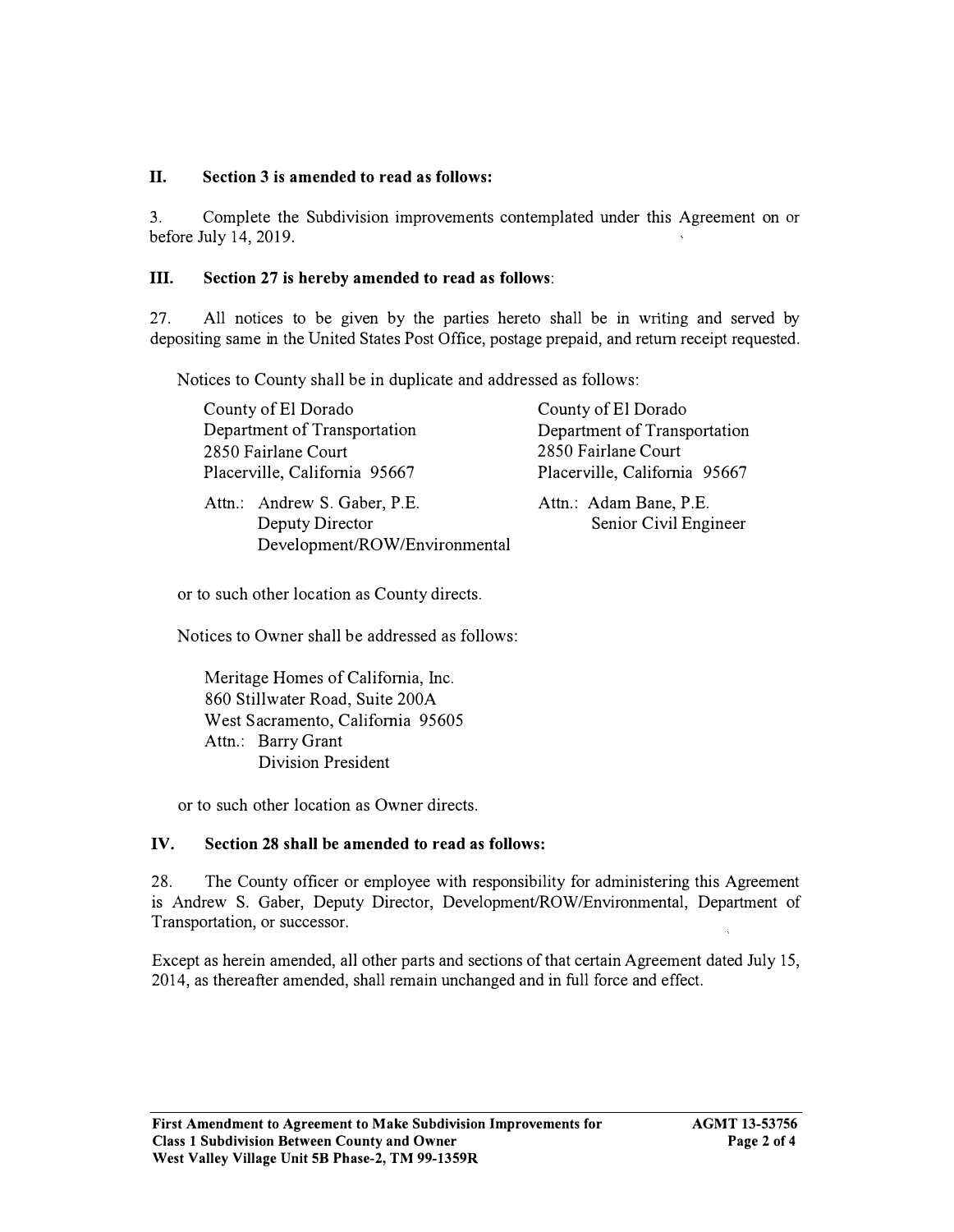**Requesting Contract Administrator Concurrence:** 

**By:**  $\frac{V}{V}$  **Andrew S. Gaber, P.E.** 

Dated:  $\bigcup$   $\vdash$   $\vdash$   $\downarrow$   $\downarrow$   $\downarrow$   $\downarrow$   $\downarrow$   $\downarrow$   $\downarrow$   $\downarrow$   $\downarrow$   $\downarrow$   $\downarrow$   $\downarrow$   $\downarrow$   $\downarrow$   $\downarrow$   $\downarrow$   $\downarrow$   $\downarrow$   $\downarrow$   $\downarrow$   $\downarrow$   $\downarrow$   $\downarrow$   $\downarrow$   $\downarrow$   $\downarrow$   $\downarrow$   $\downarrow$   $\downarrow$   $\downarrow$   $\downarrow$   $\downarrow$   $\downarrow$ 

Deputy Director Development/ROW/Environmental Department of Transportation

## **Requesting Department Concurrence:**

By:

Rafael Martinez, Director Department of Transportation

Dated: /2//3//8  $-$ 7.  $-$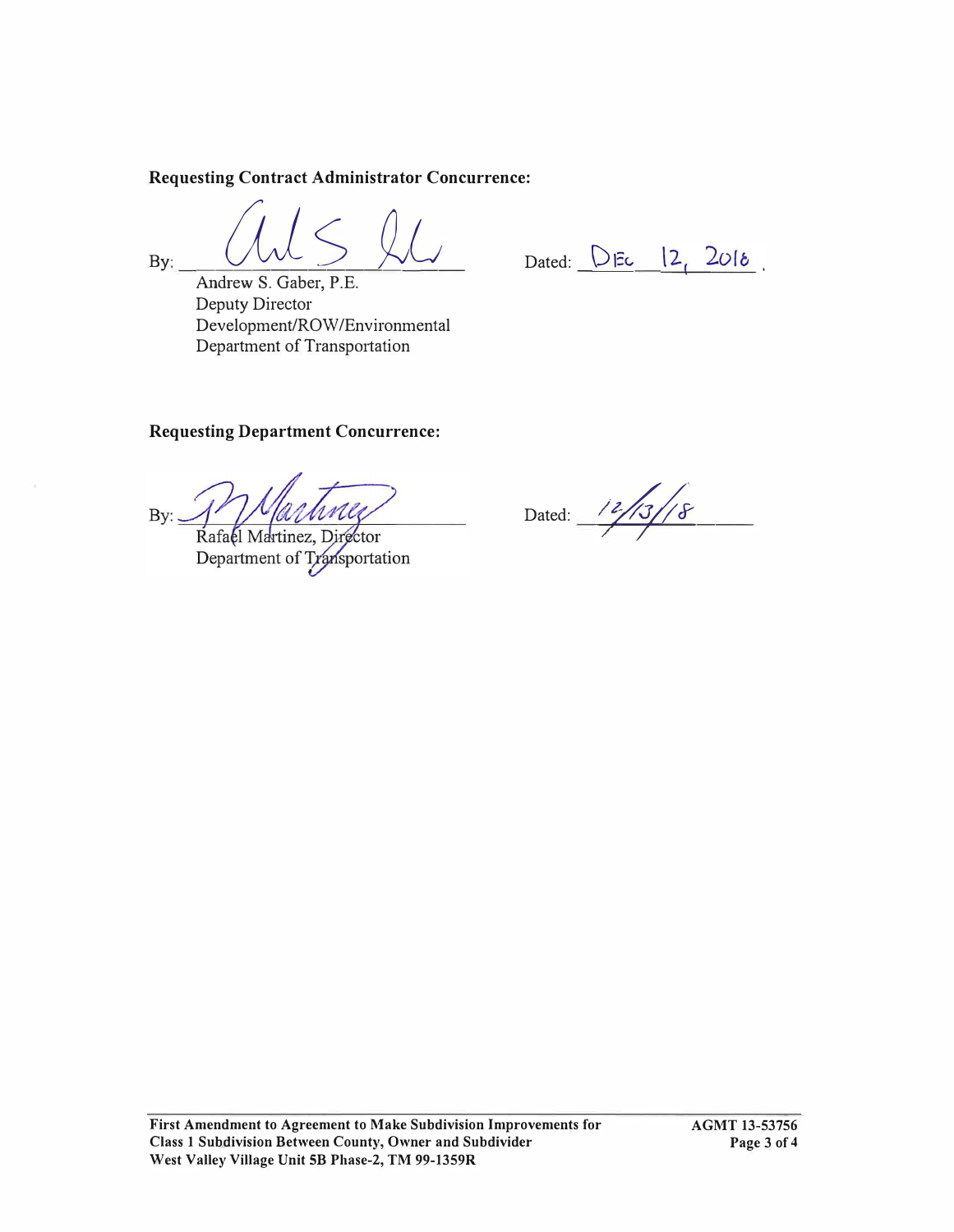**IN WITNESS WHEREOF,** the patties hereto have executed this First Amendment to that certain Subdivision Improvement Agreement on the dates indicated below, the latest of which shall be deemed to be the effective date of this Agreement.

#### **- -C O U N T Y O F E L D O RAD 0- -**

By:

 $D_{\text{ated}:} = \frac{1}{2} |20| |20|$ 

Board of Supervisors "County"

Attest: James S. Mitrisin Clerk of the Board of Supervisors

By: Dated: Dated: Dated: Placed: 2014

**- - ME RI T A G E H O ME S O F C AL I F O RN I A, I N C. - -**

By: Barry Grant

Division President "Owner"

Dated:  $\frac{1}{\sqrt{2}}$   $\frac{1}{3}$ 

*Nota,y Acknowledgment Attached*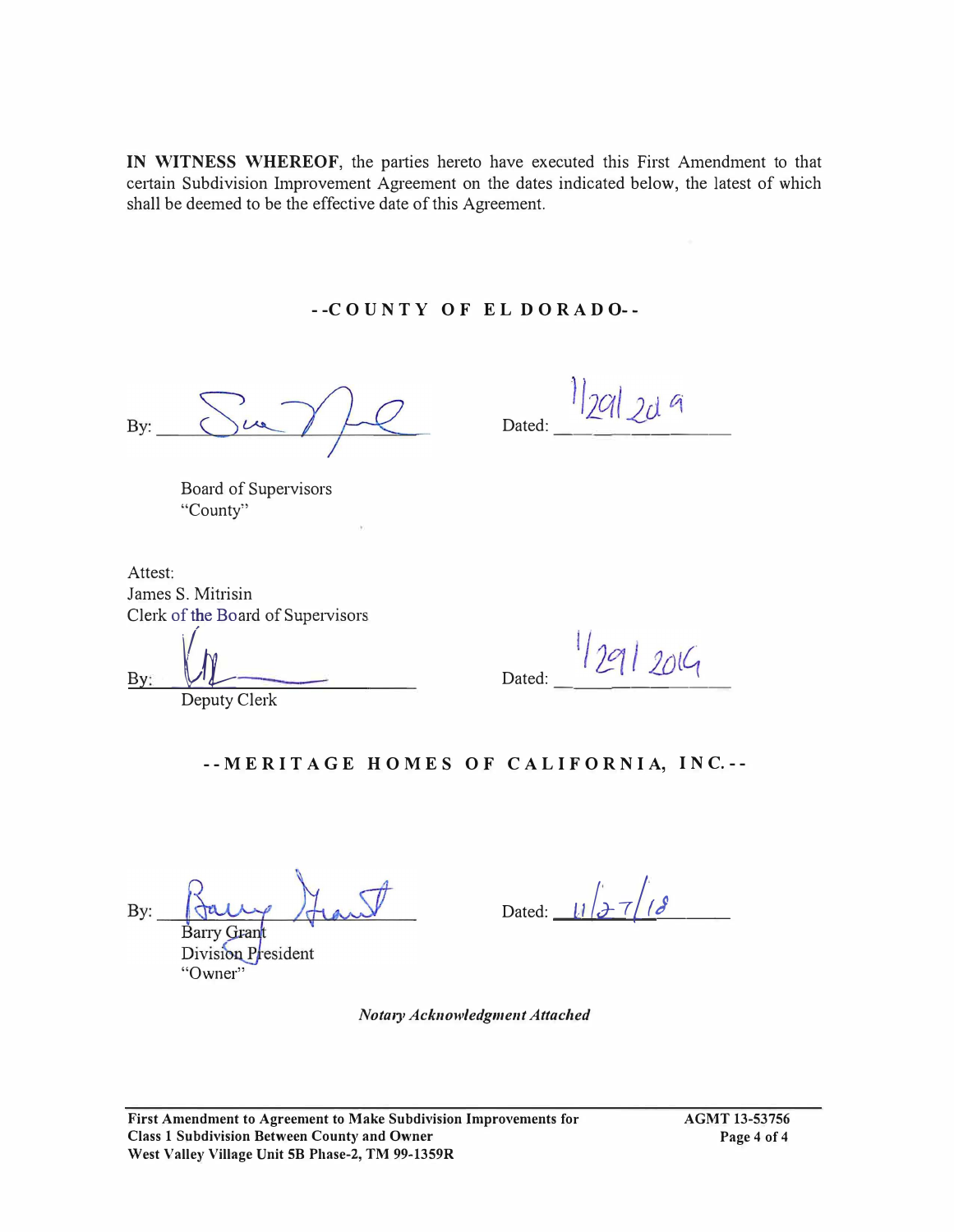# **OWNER**

l,

| <b>ACKNOWLEDGMENT</b>                                                                 |                                                                                                                                                                                                                                                           |
|---------------------------------------------------------------------------------------|-----------------------------------------------------------------------------------------------------------------------------------------------------------------------------------------------------------------------------------------------------------|
|                                                                                       | A notary public or other officer completing<br>this certificate verifies only the identity of<br>the individual who signed the document to<br>which this certificate is attached, and not<br>the truthfulness, accuracy, or validity of that<br>document. |
| <b>State of California</b>                                                            |                                                                                                                                                                                                                                                           |
| County of                                                                             | on <u>Nov. 27 2018</u> before me, Victoria Adams, Notary Public<br>(here insert name and title of the                                                                                                                                                     |
| personally appeared<br><u>Barry Grant</u>                                             |                                                                                                                                                                                                                                                           |
|                                                                                       |                                                                                                                                                                                                                                                           |
|                                                                                       | who proved to me on the basis of satisfactory evidence to be the person(s) whose name(s)<br>is/are subscribed to the within instrument and acknowledged to me that he/she/they executed                                                                   |
|                                                                                       | the same in his/her/their authorized capacity(ies), and that by his/her/their signature(s) on                                                                                                                                                             |
| the instrument the person(s), or the entity upon behalf of which the person(s) acted, |                                                                                                                                                                                                                                                           |
| executed the instrument.                                                              |                                                                                                                                                                                                                                                           |
| foregoing paragraph is true and correct.                                              | I certify under PENALTY OF PERJURY under the laws of the State of California that the                                                                                                                                                                     |
| WITNESS my hand and official seal.<br>Signature                                       | VICTORIA ADAMS<br><b>Notary Public - California</b><br><b>Solano County</b><br>Commission # 2105949<br>My Comm. Expires Apr 5, 2019                                                                                                                       |
|                                                                                       |                                                                                                                                                                                                                                                           |
|                                                                                       |                                                                                                                                                                                                                                                           |